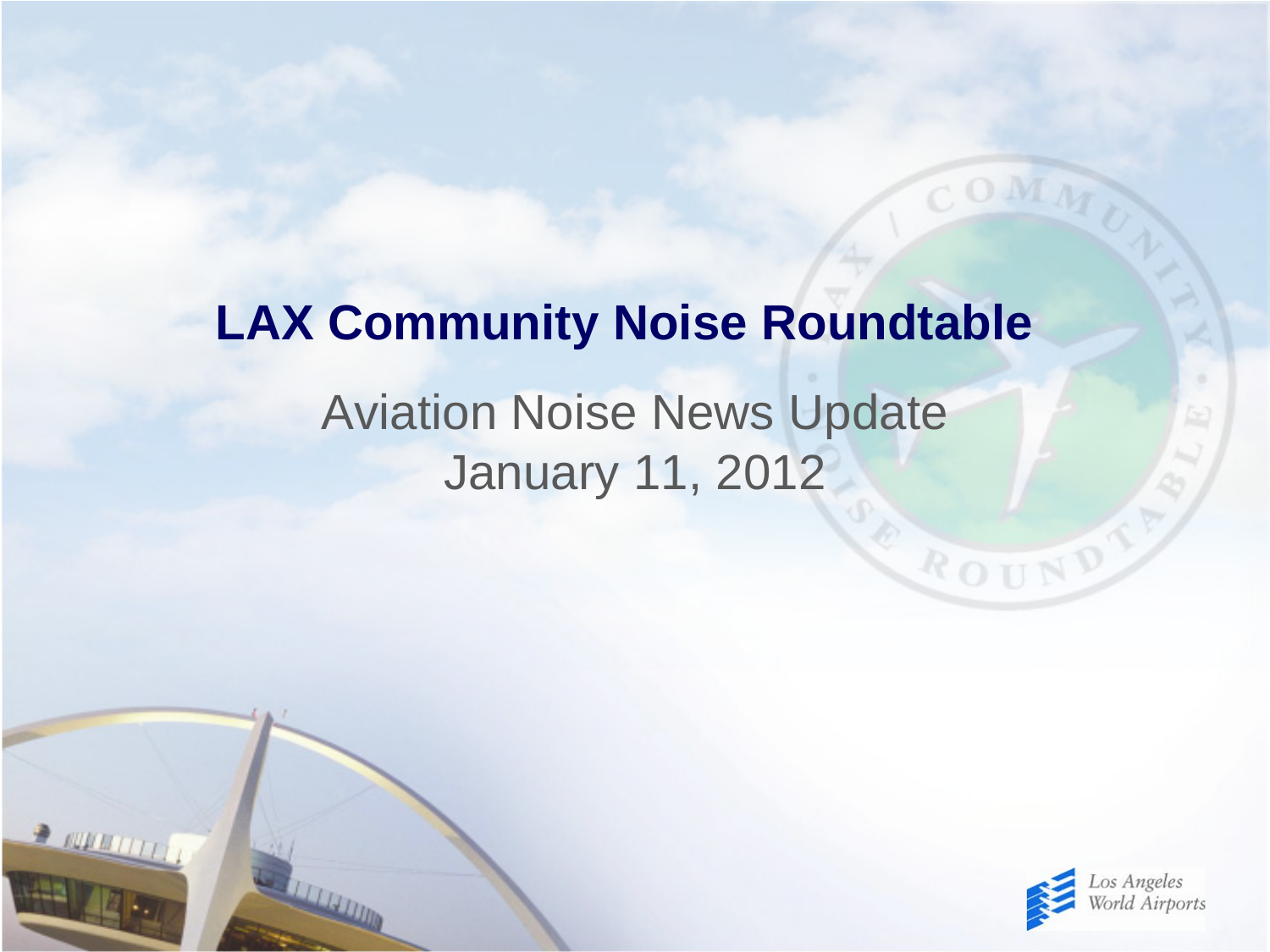# **The Aviation Industry is Asking the FAA to Stay the Course**

- **Stakeholders in the aviation industry want the new FAA chief, Michael Huerta, to "Stay The Course"**
	- This comes after the resignation of former FAA Administrator Randy Babbitt
	- Steve Lott, Vice-President of Airlines for America says, "FAA leadership is the difference between success and failure in realizing the benefits of NextGen for all stakeholders"
- **The agency is trying to convince airlines to pay to upgrade the equipment in their planes to match the new navigation technology**
- **Babbitt had gained the support of all the major players in the aviation industry as a former airline pilot and president of the Air Line Pilots Association**
- **Huerta does not have an aviation background, but has extensive experience in Washington and knows the challenges facing the aviation industry**
- **"Lott said it was important to the future of the NextGen system that Huerta doesn't skip a beat in the job."**



 $2000000$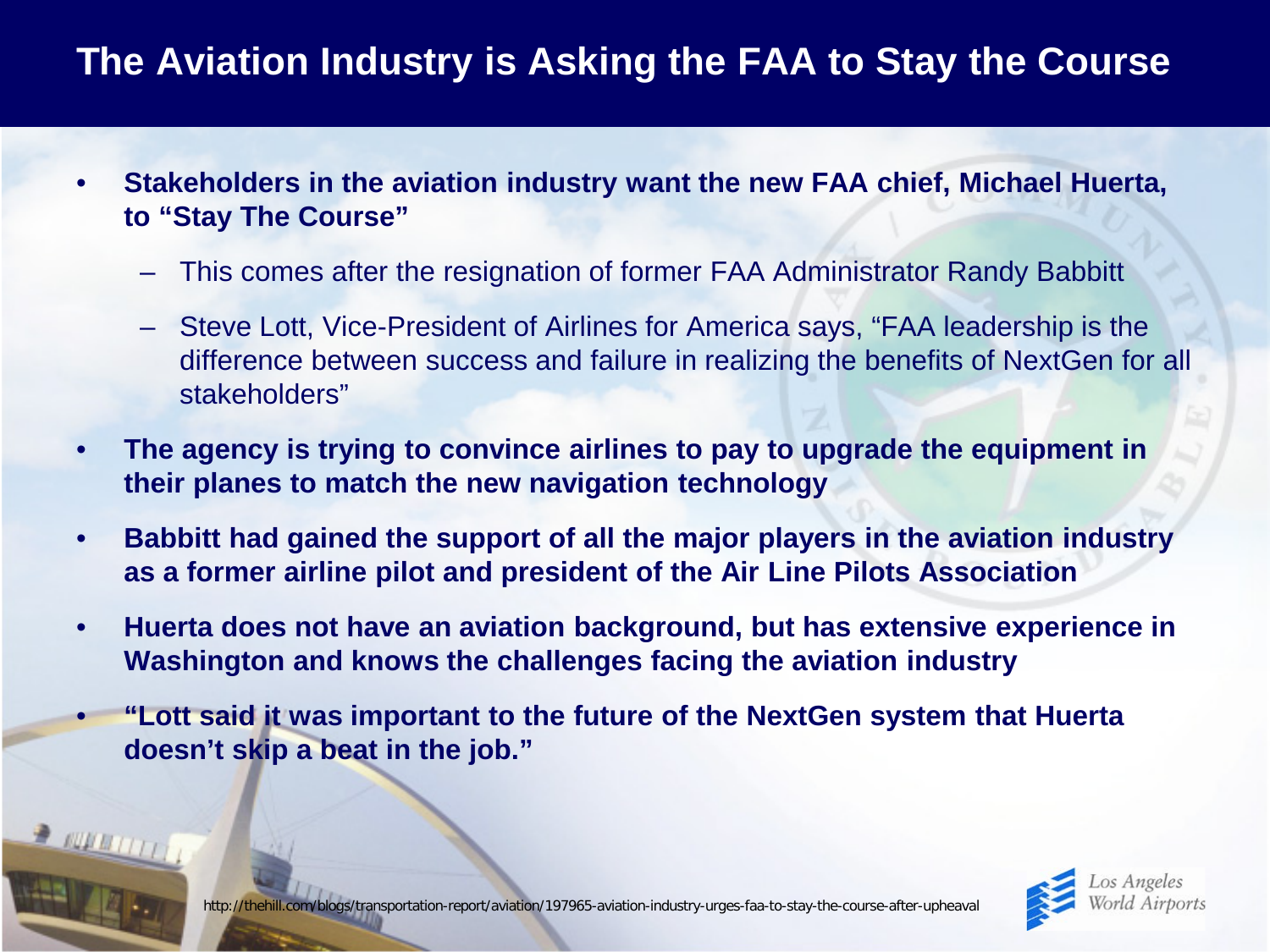#### **Air Transport Association is now Airlines for America**

- **On December 1, 2011, the Air Transport Association (ATA) became Airlines for America (A4A)**
- **The organization, which was founded in 1936, remains the leading advocate for the major US airlines and air cargo carriers**
- **In addition to its new name and logo, A4A also unveiled its new tagline: "We Connect the World"**



- **A4A stated, "The new tagline and visual identity . . . better represents the industry's vital role of literally connecting the United States to the global economy."**
- **Visit A4A's website for more information: <http://www.airlines.org/>**

**E NUMBER** 



ROUN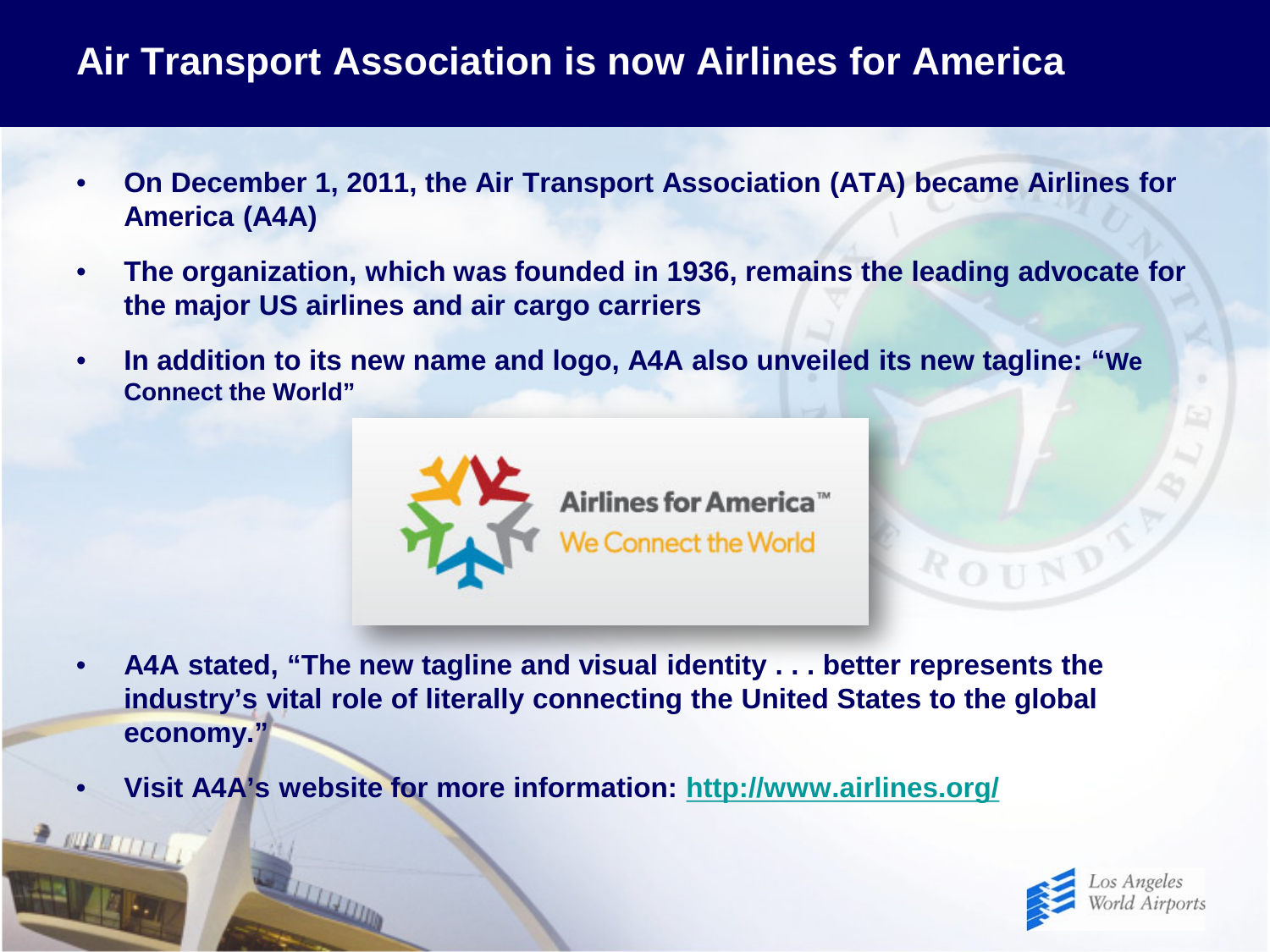## **FAA Approves United-Continental Single Operating Certificate**

- **United-Continental Holdings has been approved by the FAA for a single operating certificate**
	- This is the final regulatory step integrating the two airlines
	- United Airlines President and CEO Jeff Smisek said, "While we have much work ahead of us as we integrate these two great carriers, this is a significant milestone."
- **As of November 30, 2011, air traffic control communications referred to all United and Continental operations as United**





http://atwonline.com/international-aviation-regulation/news/faa-approves-single-operating-certificate-united-continental-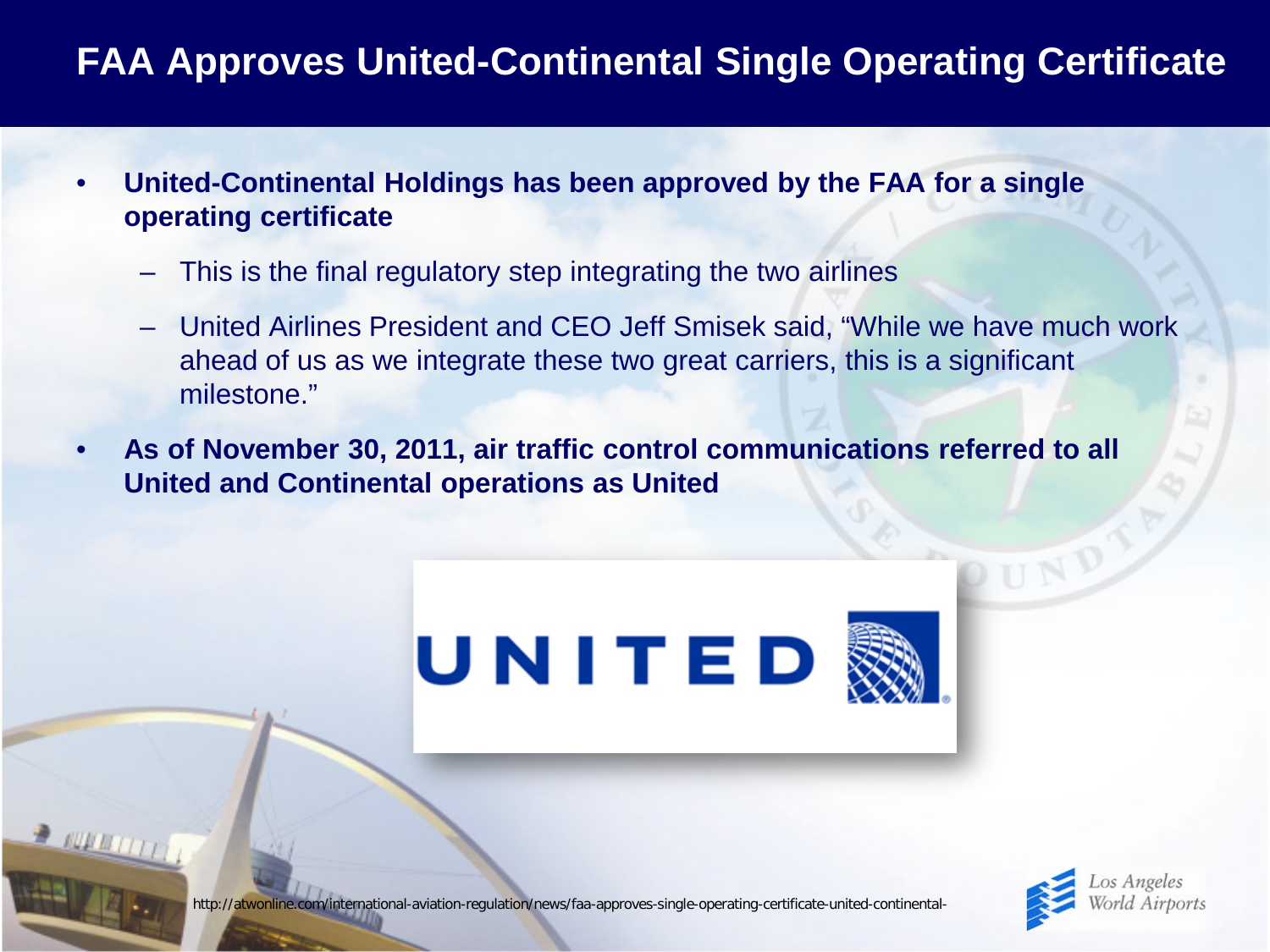#### **2011 Safest Year for Air Travel Since 1945**

- **The first 11 months of 2011 were the safest period of travel by plane since 1945**
	- "As of the end of November, global safety performance (for western-built jets) is at the best level recorded, and is 49 percent better than the same time last year," said Gunther Matschnigg, senior vice president for safety, operations and infrastructure for IATA.
- **The accident rate globally was 2.16 per million take-offs**
- **Accident rates across all regions fell in the first 11 months except for areas such as Russia and the former Soviet Union**
- **Accident rates fell to 1.18 per million from 1.51 in 2010 in North America**
	- Incidents classified as accidents include: runway incursions, gear-up landings or gear collapse, loss of in-flight control, ground damage, and in-flight damage



www.cnngo.com/explorations/escape/planes-fly-safer-skies-year-547731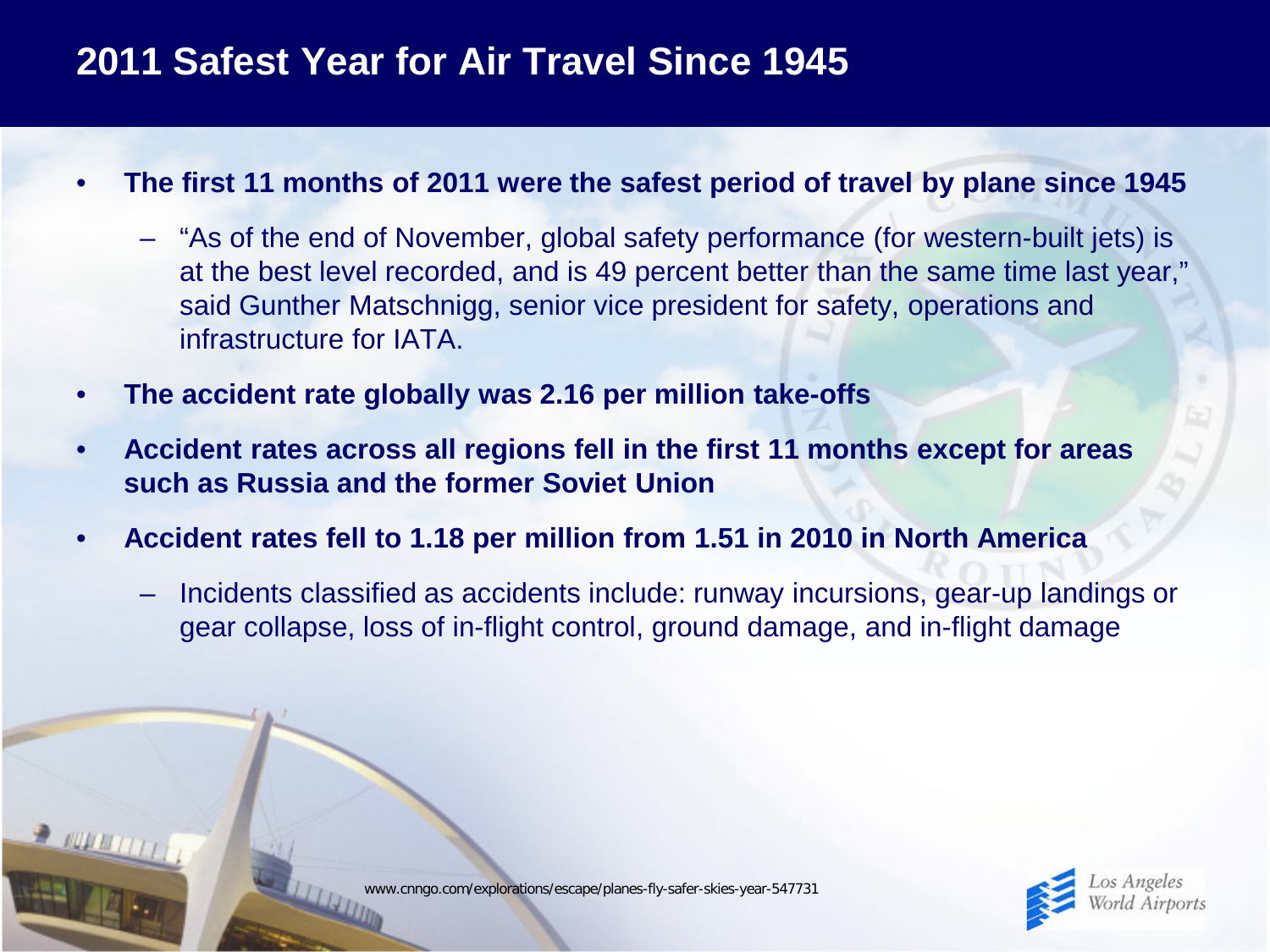## **Los Angeles Residential Helicopter Noise Relief Act of 2011**

- **Senators Feinstein and Boxer are calling on the FAA to address the growing noise and safety concerns among Los Angeles residents caused by helicopters**
- **The two Senators created the Los Angeles Residential Helicopter Noise Relief Act of 2011 (HR 2677, S 2019)**
	- The Bill directs the FAA Administrator to develop and enforce regulations for helicopter operations in Los Angeles County to reduce helicopter noise, increase safety, and minimize commercial aircraft delays
	- The regulations stems from media, traffic, tour, paparazzi, film, and private commuter helicopters flying above residential areas that violate privacy, create noise issues, and could cause safety hazards for residents on the ground
- **"It is critical that the FAA initiate a plan to stop the disruptive level of helicopter noise in Los Angeles neighborhoods," said Senator Boxer**
- **The Senate version of the bill was referred to the Senate Committee on Commerce, Science, and Transportation**
- **The House version of the bill was referred to the House Committee on Transportation and Infrastructure**

http:// [www.aviationpros.com/news/10564093/feinstein-boxer-reduce-helicopter-noise-above-los-angeles](http://www.aviationpros.com/news/10564093/feinstein-boxer-reduce-helicopter-noise-above-los-angeles) http://westhollywood.patch.com/articles/feinstein-boxer-back-weho-endorsed-resolution-on-residential-helicopter-noise-relief